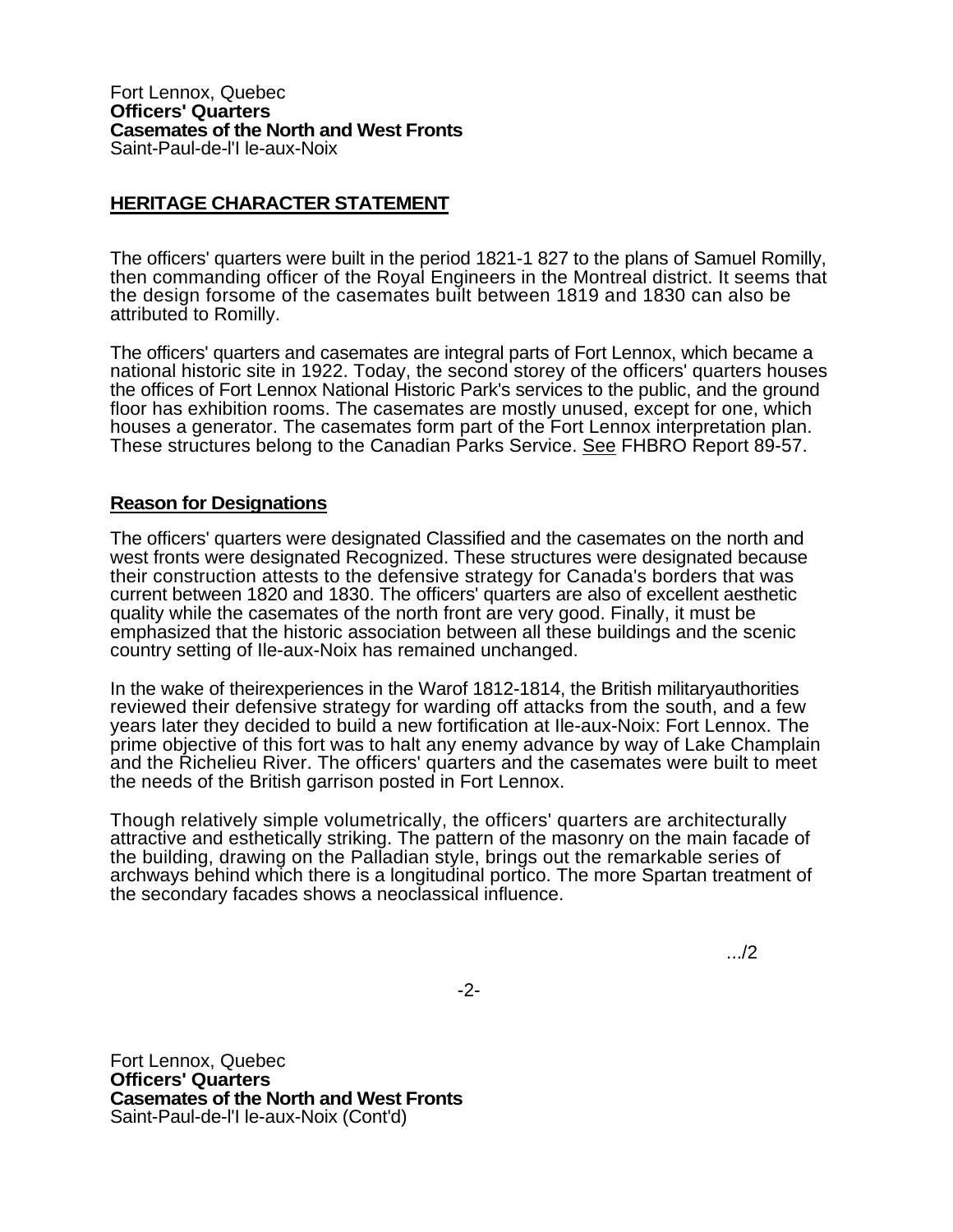The interior of the officers' quarters is also of interest, as the woodwork has remained appreciably as it was at the time of construction, and the original partitions, despite some alterations, still exist.

Finally, the good state of preservation of a large number of the original architectural details of the officers' quarters shows that the materials wechosen have proven durable and that excellent workmanship quality was maintained throughout construction.

The architectural quality of the first four casemates built on the north front is related to their symmetrical distribution on both sides of the passage of the fort entrance. In functional terms, the design of the casemates located on both the north and west fronts is typical of the military engineering of the period, which councilled the use of the rampart embankments to erect bomb-proof structures. These casemates, taking the form of circular or elliptical masonry vaults, were used for a variety of complementary and utilitarian functions connected with garrison operations. Different materials and details were employed in the design of the casemates associated with the officers' quarters or the barracks. These variations, in the quality of finishes for instance, were intended to distinguish officers from men in the military hierarchy.

## **Character Defining Elements**

Officers' Quarters:

The heritage character of this edifice lies in its facades, with their skillfully fitted cut stone, and in the large number of original interior details.

The existing contrast between the masonry of the wall sections, with their smooth surfaces, and the rusticated quoins and archways, is a notable characteristic and must be preserved. The obvious similarity between the officers' quarters and their counterpart, the guardhouse, creates a symmetrical combination in relation to the entrance to the Fort Lennox parade square. The arcaded portico and hipped roof and regular distribution of openings are elements that define this similarity and should not be altered. To do so would diminish the impact of this architectural similarity, unquestionably deliberate at the time the fort was laid out.

.../3

-3-

Fort Lennox, Quebec **Officers' Quarters Casemates of the North and West Fronts**  Saint-Paul-de-l'I le-aux-Noix (Cont'd)

Great care must be taken with the banisters on staircases and the door- and windowframes that exemplify the rich interior woodwork of the officers' quarters. Any future museological arrangements should be designed so as not to alter the existing distribution of space or cover up the original fireplaces and other distinctive elements of the interior decor.

Casemates of the North and West Fronts:

The overall effect created by a succession of apertures under the ramparts of Fort Lennox's north and west curtains largely determines the casemates' heritage value.